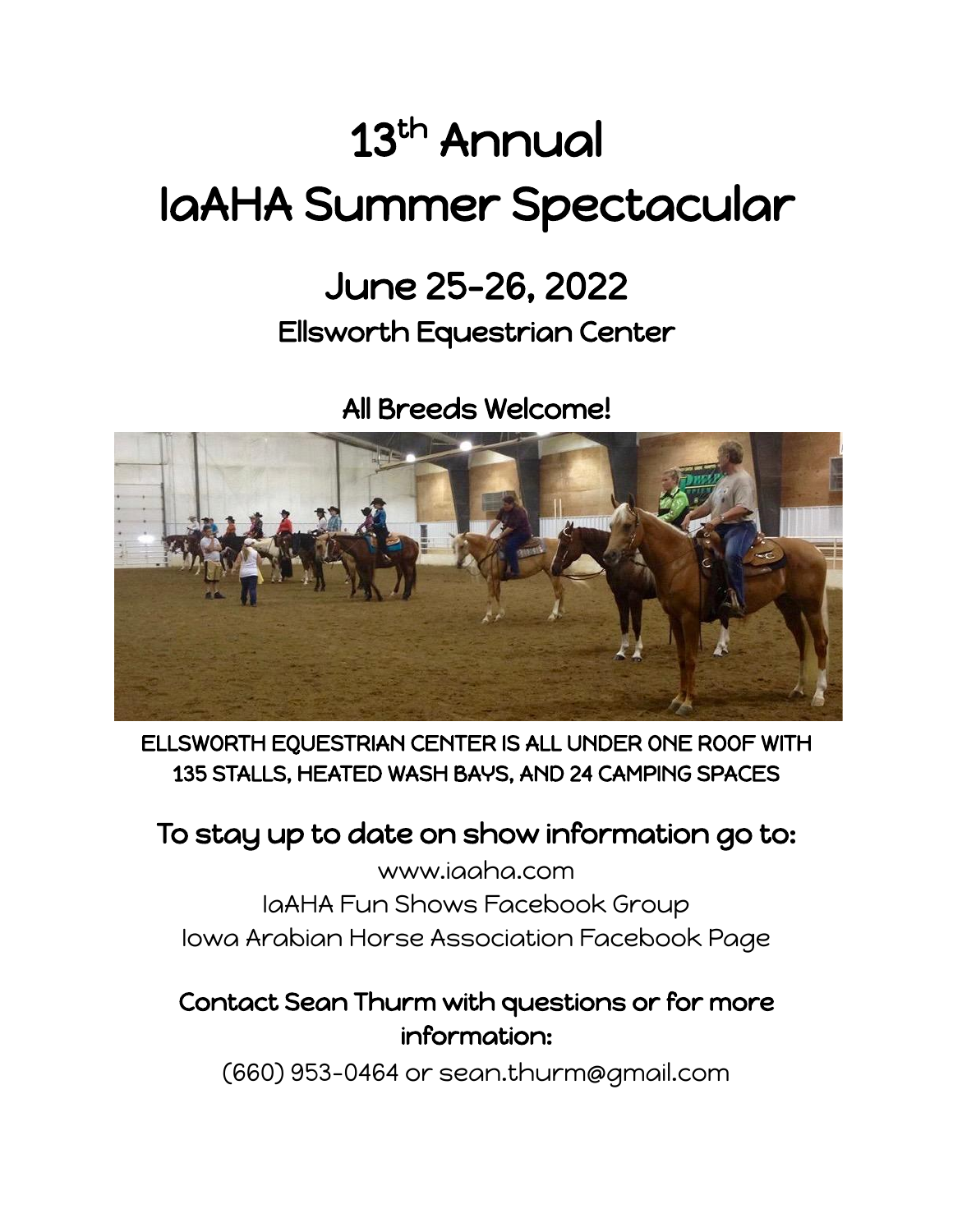## **SUMMER SPECTACULAR SHOW STAFF**

Saturday Judge TBA Sunday Judge TBA Show Manager Show Manager Sean Thurm Show Secretary **Melissa Thurm** Melissa Thurm

### **PREMIUMS**

Liberty & Most Classic Arabian Head Prize (one winner) Leadline **Ribbon & Prize for All** IaAHA Queen Contest Sash, Crown, Flowers Regular Classes **Prize (1st) & 5 Ribbons** Jackpot Classes 1st - 25% of entry fees

2nd - 20% of entry fees 3rd - 15% of entry fees 4th - 10% of entry fees 5th - 5% of entry fees

## **FEES**

| Leadline & Stick Horse (no stick horses provided)          | FREE        |
|------------------------------------------------------------|-------------|
| IaAHA Queen Contest Classes (see Queen Contest Rules)      | <b>FREE</b> |
| "Drag" Queen Calcutta                                      | <b>FREE</b> |
| <b>Regular Classes</b>                                     | \$8/class   |
| <b>Jackpot Classes</b>                                     | \$15/class  |
| <b>Tack Stalls</b>                                         | \$60/stall  |
| Horse Stalls (includes 2 bags of bedding)                  | \$75/stall  |
| <b>Additional Bedding</b>                                  | \$10/baq    |
| Camping Space (electricity only)                           | \$30/night  |
| Jumpout*                                                   | \$35/horse  |
| SHOW ALL WEEKEND** (includes horse stall and reg. classes) | \$200/horse |

**\*Jumpouts will be allowed ONLY IF ALL STALLS ARE SOLD OUT. Stay up to date on stall counts via Facebook, [iaaha.com](http://www.iowaarabianhorseassociation.com/), or by contacting Sean Thurm at [sean.thurm@gmail.com](mailto:sean.thurm@gmail.com) or 660-953-0464.**

**\*\*SHOW ALL WEEKEND RATE includes a horse stall, 2 bags of bedding, and regular classes. Charged per horse. Horses may have multiple riders.**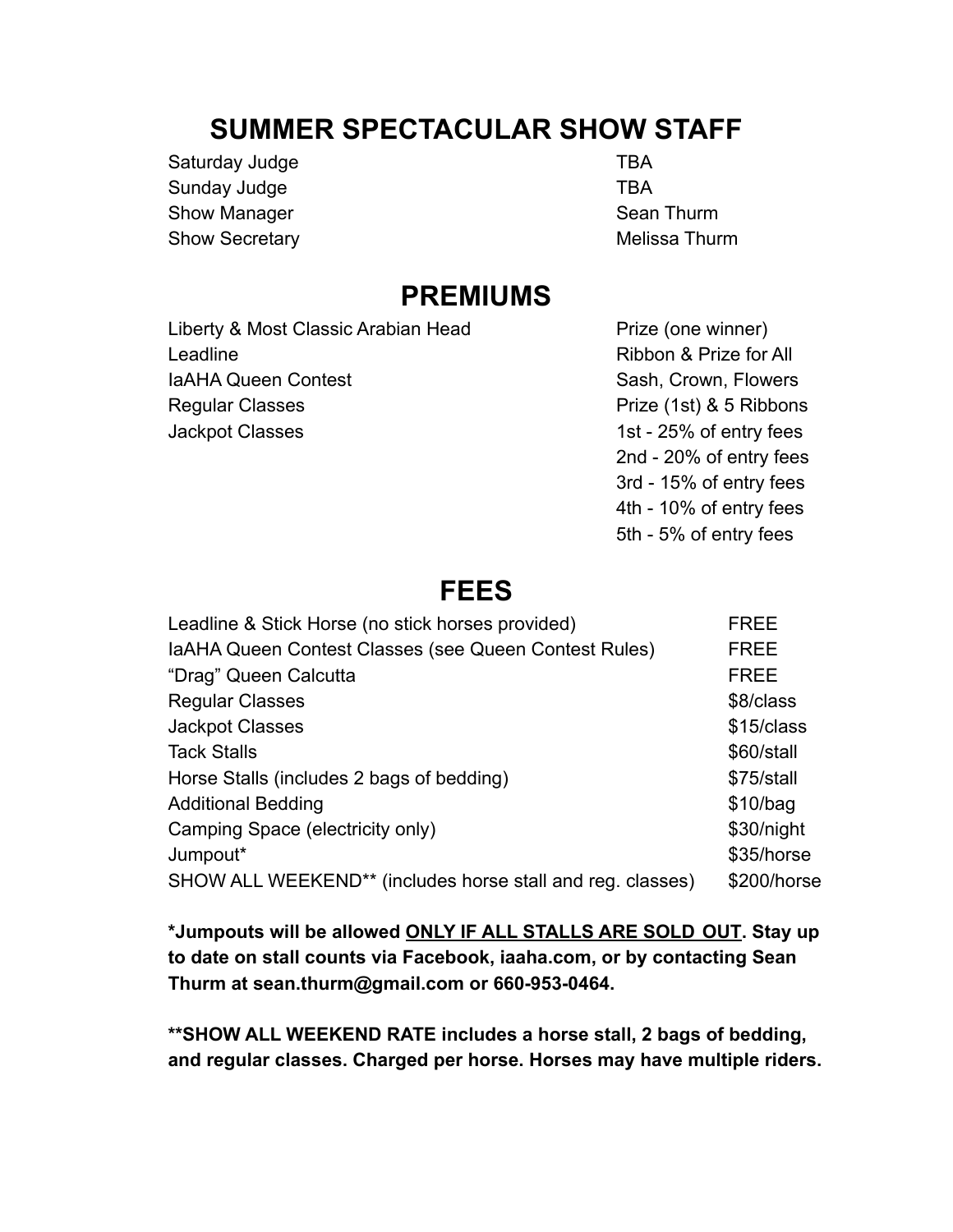## **Iowa Arabian Horse Association** Queen Contest Rules

The Iowa Arabian Horse Association Queen Contest takes place at the annual Memorial Day Show. (Summer Spectacular for 2022)

There are three divisions: Little Miss Queen, Junior Queen, and Senior Queen

Winners of the Junior Queen & Senior Queen contests will represent the Iowa Arabian Horse Association at the Iowa State Fair Cowgirl Queen Contest in August of that year.

Queen contestants must be residents of Iowa and must be current members of the Iowa Arabian Horse Association (memberships may be obtained at the time of registration).

Little Miss Queen: Contestants must be 5-9 years old, determined as of January 1 of the year of the contest. Little Miss queen contestants will be judged 50% on Horsemanship & 50% on appearance and will be asked to perform at the walk and jog trot only.

Iowa Junior Cowgirl Queen: Contestants must be 10-15 years old, determined as of January 1 of the year of the contest, and a resident of Iowa.

Iowa Senior Cowgirl Queen: Contestants must be 16-26 years old, determined as of Jan. 1 of the year of the contest and a resident of Iowa.

### **Junior and Senior Participants will be judged by the following:**

50% Horsemanship- riders to be judged on seat, hands, and ability to maneuver horse through given pattern.

50% Appearance -judging will be based on beauty, attractiveness and appropriateness of western appointments. Clothing and tack should be well fitted and clean, to create a complete, suitable overall appearance.

Contestants will be asked to work on the rail at a walk, trot and lope. Contestants will be asked to answer a question pertaining to care or maintenance of a horse and equipment; past, current or present involvement with the Arabian Horse Assoc.

Queen Run: Contestants will circle the arena once saluting to the crowd at a lope or faster. Once around the ring, the contestants are to stop, back and face the judges for the final queen salute to the judges. This will be done after the rail work is completed.

Winners will receive a crown, sash, belt buckle and flowers.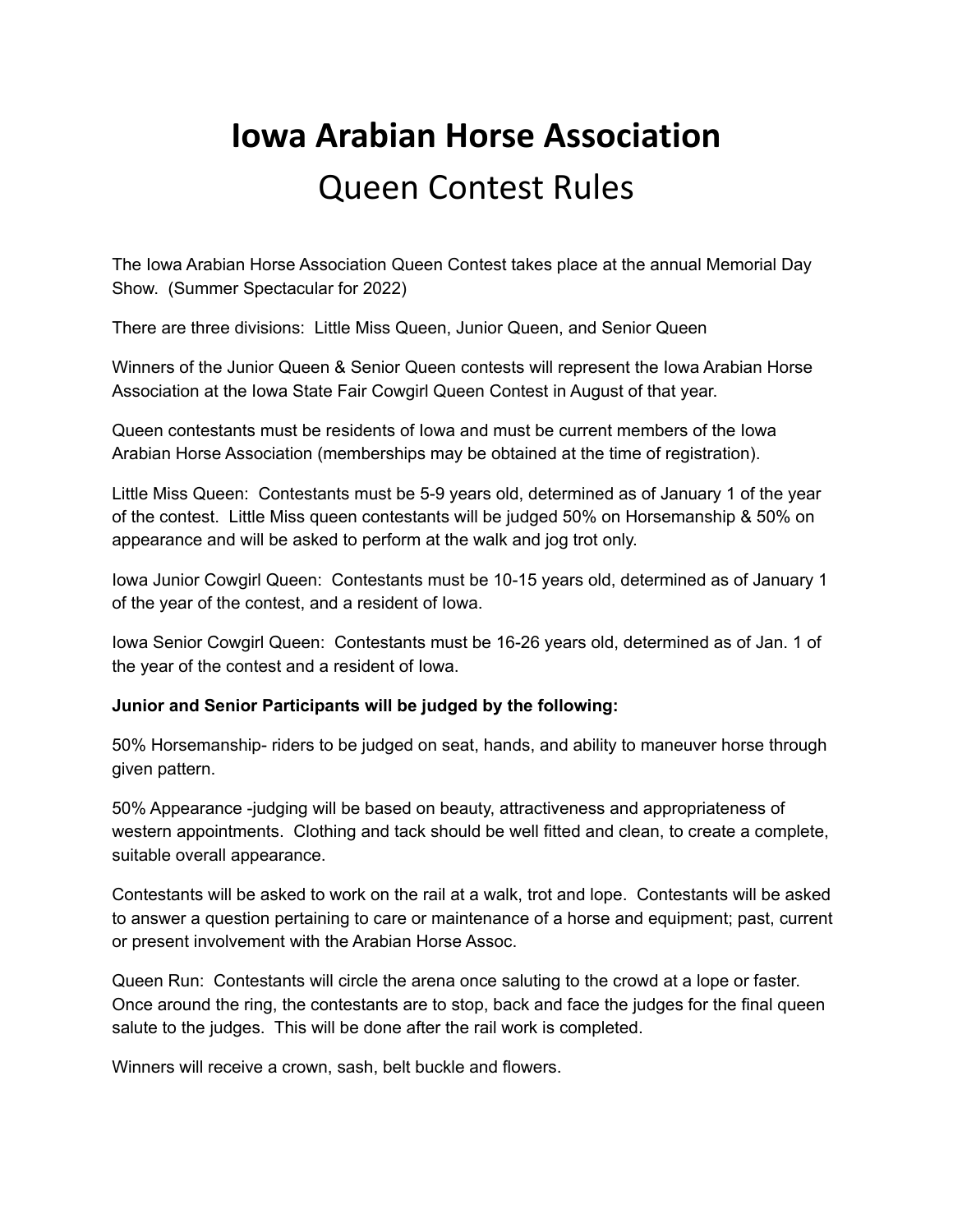### **Responsibilities of the Junior & Senior Queen:**

- 1. Participate in the Iowa State Fair Cow Queen Contest. If the Queen for their division cannot participate in the ISF Cow Queen Contest due an emergency, the princess or other runner-up may go in her place.
- 2. Hand out ribbons at one Iowa Arabian horse show.
- 3. Hand out ribbons at the Iowa State Fair horse shows.
- 4. Serve 3 hours at the Iowa Horse Council at the State Fair.
- 5. The outgoing Queen(s) will crown the new Queen(s) and princesses at the Queen contest. (exception would be continued participation in Queen class)
- 6. Queen & princesses must attend all Queen functions
- 7. The Queens are encouraged to ride in the Iowa State Fair parade.
- 8. Attend a meeting after winning Queen Class with the Queen coordinator to sign state fair entry forms, and submit a copy of birth certificate.
- 9. Remember you are representing the Iowa Arabian Horse association your conduct should be above reproach. You will be expected to dress nicely, wear your sashes & crowns and present pleasant and friendly attitude at all official functions.
- 10. Queens are eligible to run for the Iowa Arabian Queen in consecutive years. There is no limit on term of reign, except concerning age. If no one participates in a Queen class division, the previous year's Queen will continue as the Association Queen, (exception concerning age).

### **Responsibilities of the Little Miss Queen:**

- 1. Hand out ribbons at least one Iowa Arabian horse show
- 2. Hand out ribbons at Iowa State Fair horse shows.
- 3. Attend all Queen functions and meetings.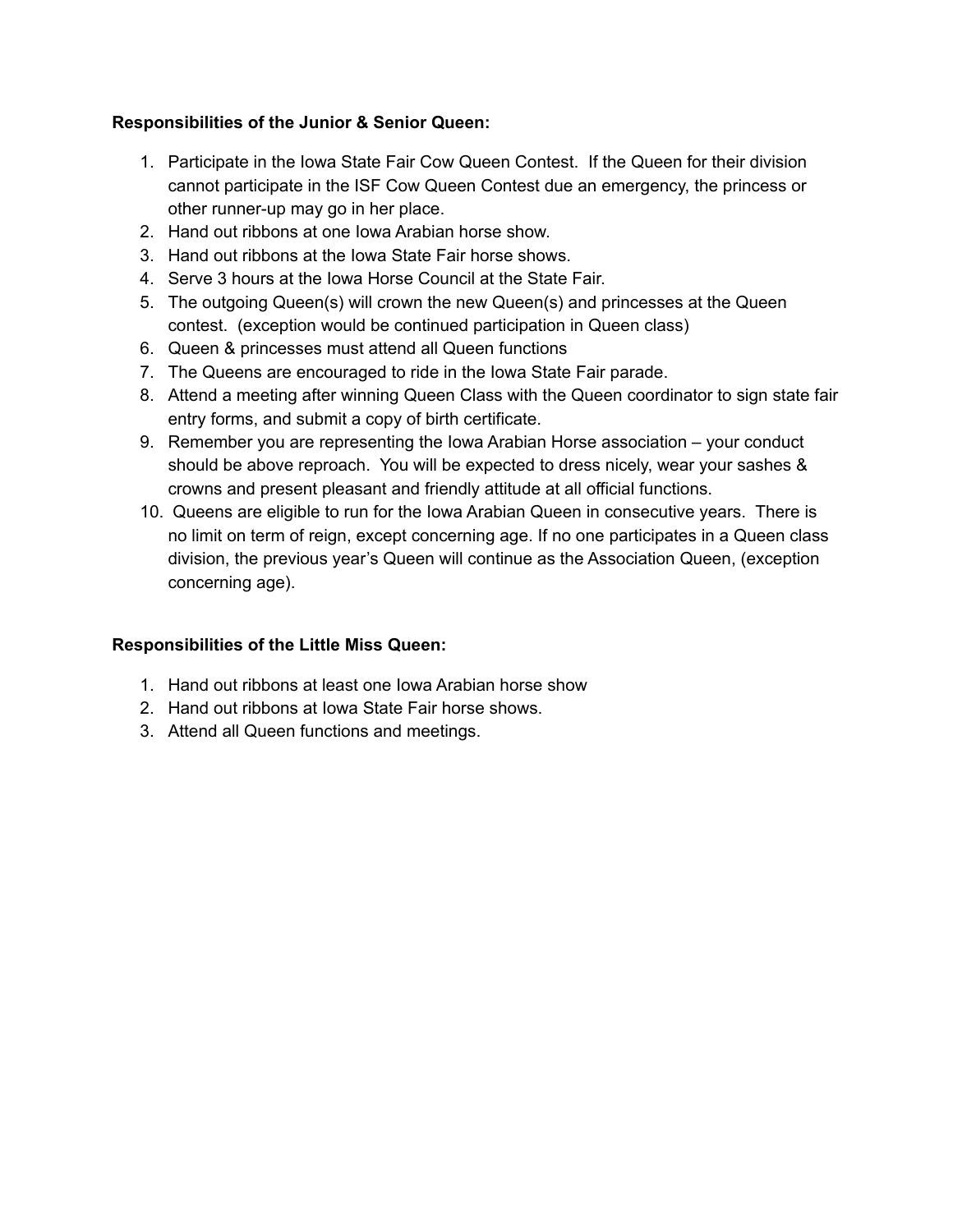## **~ NEW FOR 2022 ~ "DRAG" QUEEN CALCUTTA**

We had great participation in 2021 for our "Drag" Queen Contest, so we decided to take it up a notch! We will be adding a calcutta style element to the class this year.

Spectators will be able to purchase tickets to deposit into the exhibitor's jars. The winning exhibitor will draw a ticket from his jar. The money from the tickets deposited in the winning exhibitor's jar will be split between the winning exhibitor and the owner of the winning ticket.

Tickets are available for purchase at the show office for \$1 per ticket or \$20 for an arm span (your best deal). Ticket sales are cash only. Ticket sales will close at the start of the "Drag" Queen Contest.

The class will be judged based on the criteria of costume, beauty, and overall appearance.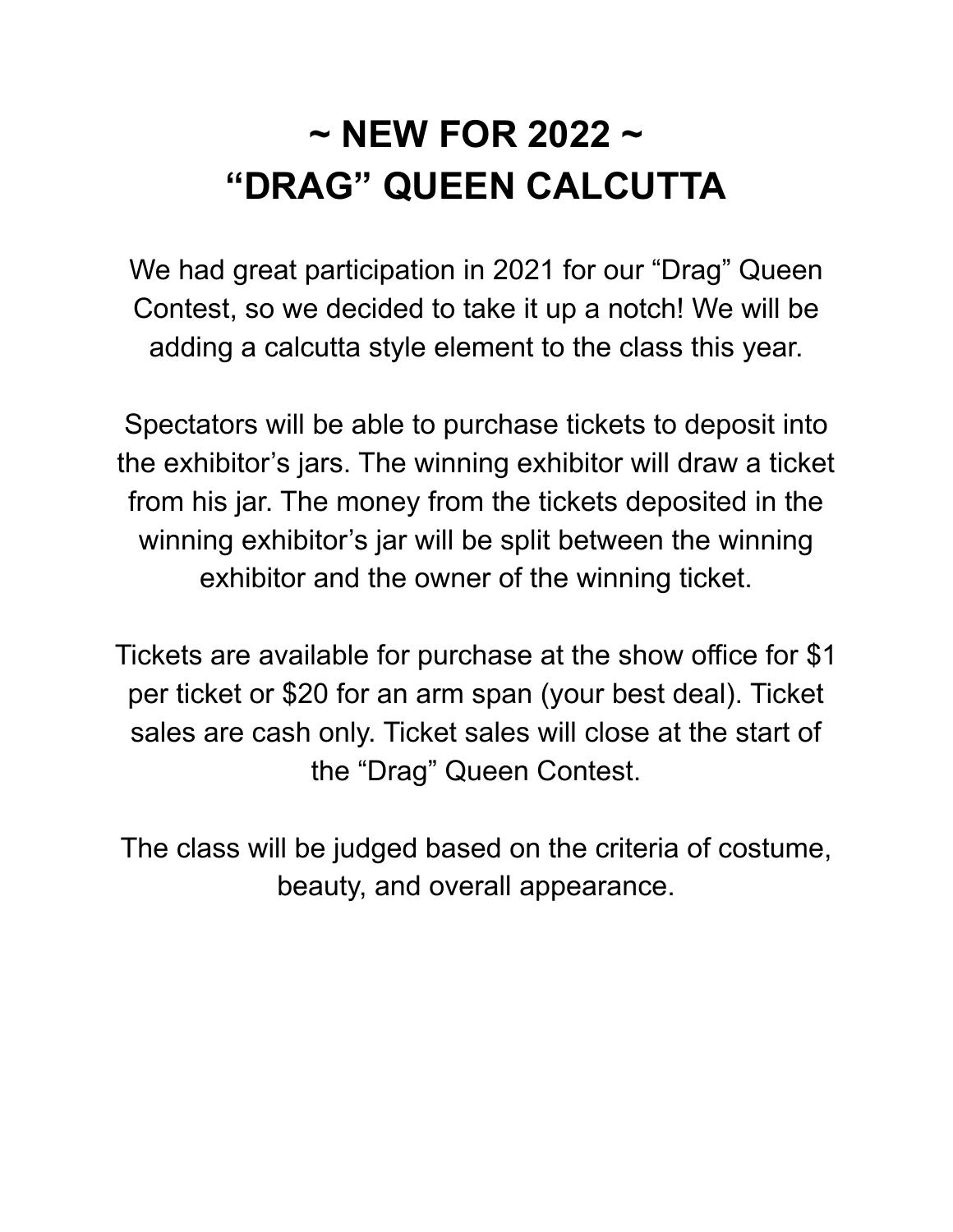## **SUMMER SPECTACULAR RULES & INFORMATION**

- 1. All bedding must be purchased at the show.
- 2. Exhibitors may cross enter between walk-trot and walk-trot-canter classes.
- 3. Show clothes are not required, but appropriate attire in good taste is required.
- 4. Training equipment is allowed. Placing horses using training equipment is at the judge's discretion.
- 5. Horses and equipment may arrive on the grounds at 12:00 p.m. on Friday, June 24. Stall assignments will be posted on www.iaaha.com.
- 6. All equipment and horses must be removed from Ellsworth Equestrian Center by 11:00pm on Sunday, June 26.
- 7. Ellsworth Equestrian Center is located at 709 Ellsworth Avenue in Iowa Falls, Iowa. From Highway 20, take exit 168 to Highway 65 North. Travel North on Highway 65 for 3 miles. Facility is on the left.
- 8. Camping is available at EEC. There are 24 electric hook ups.
- 9. The host hotels for the show and their contact information are listed below.

| <b>AMERICINN</b>   | SUPER 8            |
|--------------------|--------------------|
| 810 South Oak      | 839 South Oak      |
| $(641) 648 - 4600$ | $(641) 648 - 4618$ |

- 10.Ellsworth Equestrian Center is a Non-Smoking Facility.
- 11. Dogs are not allowed at Ellsworth Equestrian Center per IVCCD policy.
- 12.All payments will be processed after the show.
- 13.No alcohol may be brought onto the grounds per Ellsworth Equestrian Center.
- 14.By participating in the show, you agree to abide by the rules of Ellsworth Equestrian Center and the Iowa Arabian Horse Association.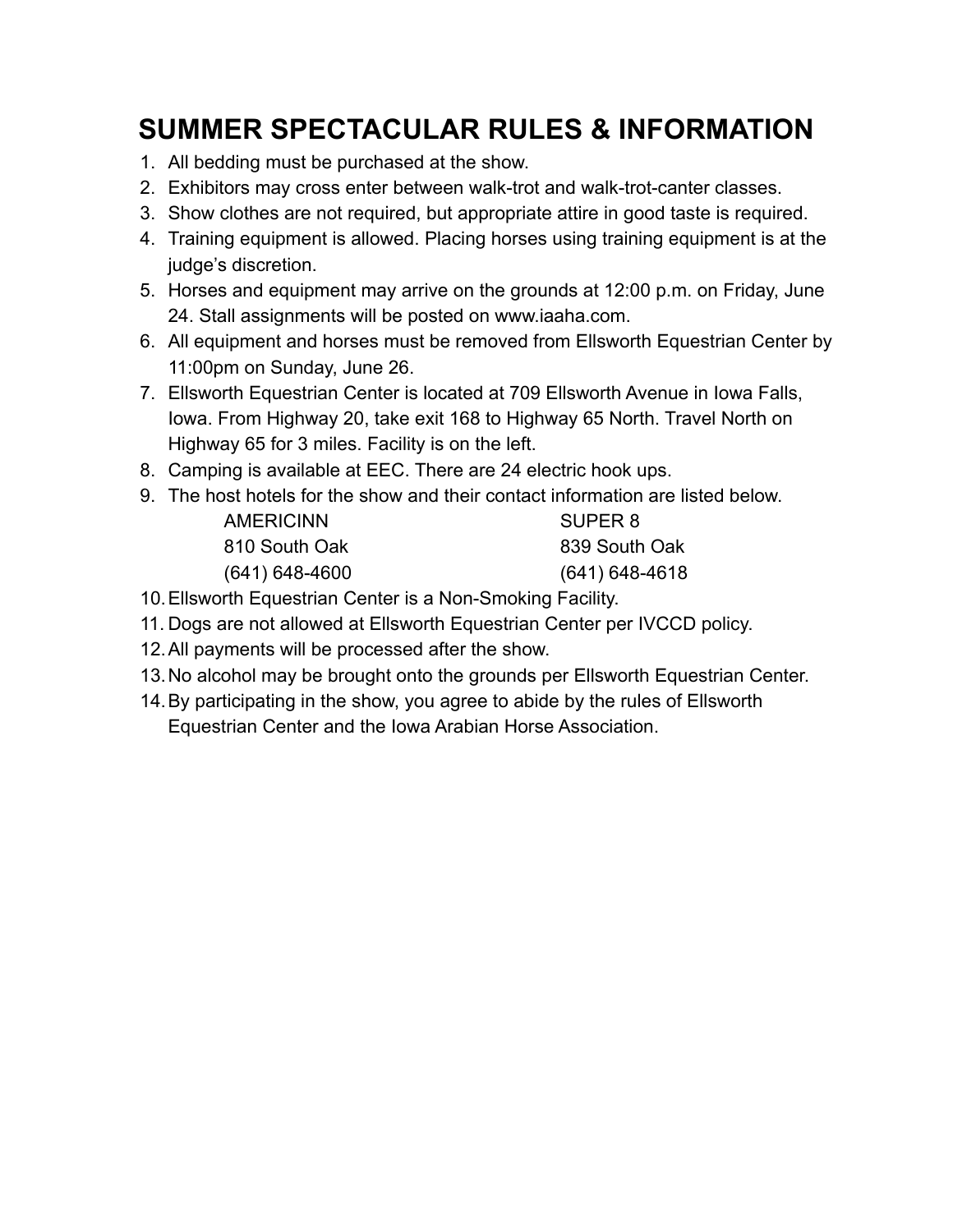## **IaAHA Summer Spectacular All Breed Show Saturday, June 25**

### **MORNING SESSION - 8:00 am**

- 1. Classic Type Colts & Geldings
- 2. Classic Type Fillies & Mares
- 3. Stock Type Colts & Geldings
- 4. Stock Type Fillies & Mares
- 5. Saddle Type Colts & Geldings
- 6. Saddle Type Fillies & Mares
- 7. Colorbreed Halter
- 8. Non-Colorbreed Halter
- **9. JACKPOT Halter**
- 10. Most Classic Arabian Head
- 11. Halter Showmanship 12 & Under
- 12. Halter Showmanship 13-18
- 13. Halter Showmanship 19 & Over

### **20 MINUTE BREAK - OPEN ARENA**

- 14. Walk-Trot 12 & Under
- 15. Novice Walk-Trot 12 & Under
- 16. Walk-Trot 13-18
- 17. Novice Walk-Trot 13-18
- 18. Walk-Trot 19-39
- 19. Walk-Trot 40-54
- 20. Walk-Trot 55 & Over
- 21. Novice Walk-Trot 19 & Over
- 22. Walk-Trot Any Age
- **23. JACKPOT Walk-Trot**
- 24. Leadline Any Age
- 25. Leadline Walk-Trot Eq. 12 & Under
- 26. Versatility
- *27. IaAHA Little Miss Queen Contest*
- *28. IaAHA Junior Queen Contest*
- *29. IaAHA Senior Queen Contest*
- *30. "Drag"Queen Calcutta- Leadline*
- 31. Liberty

### **AFTERNOON SESSION - TIME: TBA**

- 32. Pleasure Driving
- 33. Stick Horse Any Age
- 34. Arab/Half-Arab Ladies Sidesaddle
- 35. Arab/Half-Arab Native Costume
- 36. Hunter Pleasure 18 & Under
- 37. Hunter Pleasure 19 & Over
- 38. Hunter Pleasure Jr Horse 5/under
- 39. Hunter Pleasure Novice Rider
- 40. Hunter Walk-Trot Eq. 12/under
- 41. Hunt Seat Equitation 18 & Under
- 42. Hunt Seat Equitation 19 & Over
- **43. JACKPOT Hunter Pleasure**
- 44. Saddle Seat Pleasure 18 & Under
- 45. Saddle Seat Pleasure 19 & Over
- 46. Saddle Seat Pl. Jr Horse 5/under
- 47. Saddle Seat Pl. Novice Rider
- 48. Saddle Seat Walk-Trot Eq. 12/und
- 49. Saddle Seat Equitation 18 & Under
- 50. Saddle Seat Equitation 19 & Over
- **51. JACKPOT Saddle Seat Pleasure**
- 52. Western Pleasure 18 & Under
- 53. Western Pleasure 19 & Over
- 54. Western Pleasure Jr Horse 5/und
- 55. Western Pleasure Novice Rider
- 56. Western Walk-Trot Eq. 12/under
- 57. Western Horsemanship 18/under
- 58. Western Horsemanship 19 & Over
- **59. JACKPOT Western Pleasure**
- 60. Ranch Horse Rail Pleasure
- 61. Ranch Riding
- 62. In-Hand Trail
- 63. Walk-Trot Trail
- 64. Trail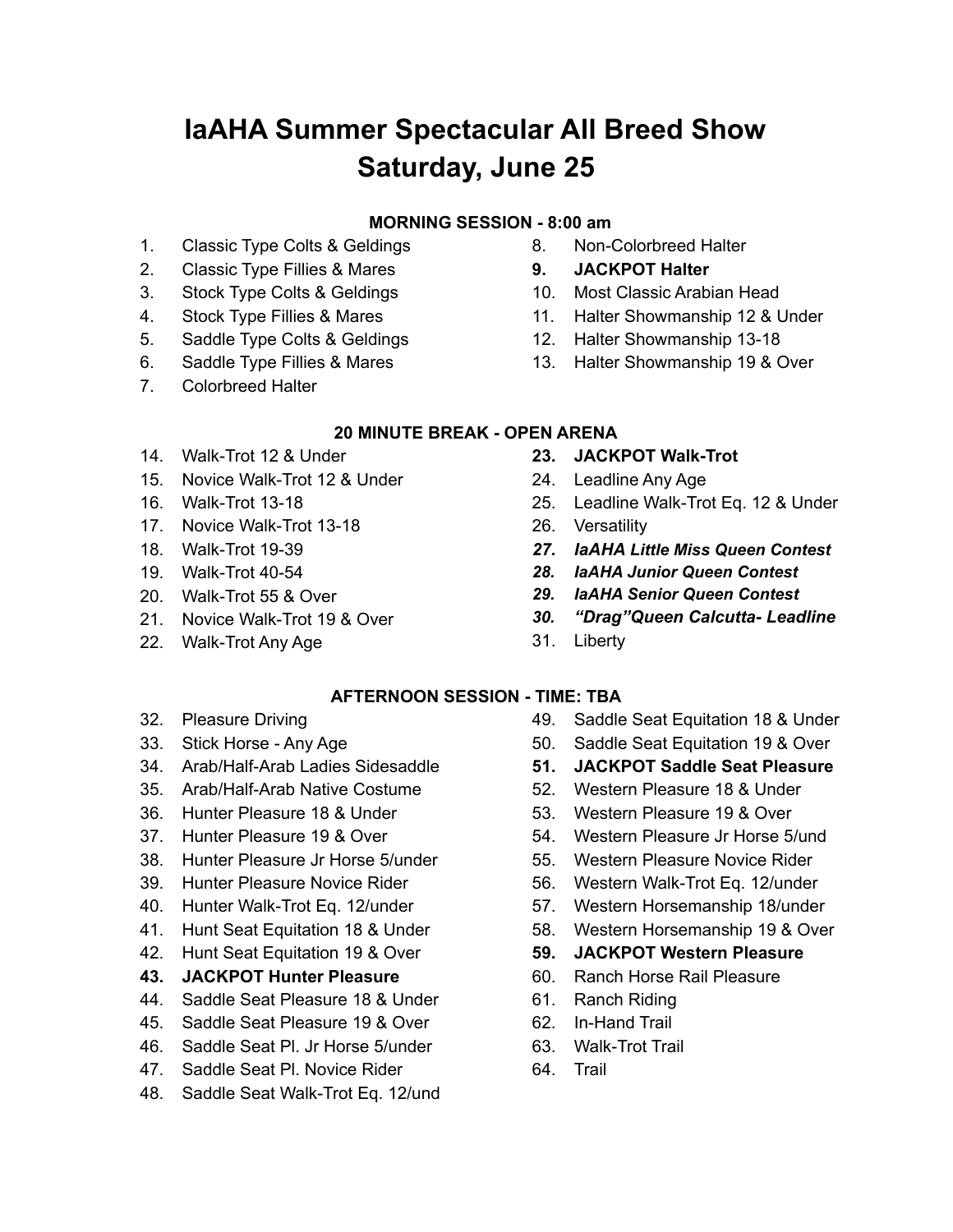## **IaAHA Summer Spectacular All Breed Show Sunday, June 26**

#### **MORNING SESSION - 8:00 am**

- 65. Weanling & Yearling Halter
- 66. 2 & 3 Year Old Halter
- 67. 4 & 5 Year Old Halter

69. Open Halter

68. 6 & Over Halter

70. Liberty

### **20 MINUTE BREAK - OPEN ARENA**

- 71. Western Walk-Trot 12 & Under
- 72. Western Walk-Trot 13-18
- 73. Western Walk-Trot 19-39
- 74. Western Walk-Trot 40 & Over
- 75. Novice Rider Western Walk-Trot
- 76. Western Walk-Trot Any Age
- 77. Saddle Seat Walk-Trot 12 & Under
- 78. Saddle Seat Walk-Trot 13-18
- 79. Saddle Seat Walk-Trot 19-39
- 80. Saddle Seat Walk-Trot 40 & Over
- 81. Nov. Rider Saddle Seat Walk-Trot
- 82. Saddle Seat Walk-Trot Any Age
- 83. Hunter Walk-Trot 12 & Under
- 84. Hunter Walk-Trot 13-18
- 85. Hunter Walk-Trot 19-39
- 86. Hunter Walk-Trot 40 & Over
- 87. Novice Rider Hunter Walk-Trot
- 88. Hunter Walk-Trot Any Age
- 89. Leadline Any Age

### **AFTERNOON SESSION - TIME: TBA**

- 90. Stick Horse Any Age
- 91. Western Pleasure 12 & Under
- 92. Western Pleasure 13-18
- 93. Western Pleasure 19-39
- 94. Western Pleasure 40 & Over
- 95. Western Pleasure Novice Horse
- 96. Open Western Pleasure
- 97. Open Walk-Trot
- 98. Hunter/Saddle Seat Pl 12/under
- 99. Hunter/Saddle Seat Pl 13-18
- 100. Hunter/Saddle Seat Pl 19-39
- 101. Hunter/Saddle Seat Pl 40 & Over
- 102. Hunter Pleasure Novice Horse
- 103. Saddle Seat Pleasure Nov. Horse
- 104. Open Hunter/Saddle Seat Pl
- 105. Pairs Performance
- 106. Bareback Walk-Trot
- 107. Bareback Pleasure
- 108. Tandem Bareback Walk-Trot
- 109. Tandem Bareback Pleasure

**All classes are open to all breeds and all ages, unless noted in the class description. Riders may cross enter all classes.**

- 
-